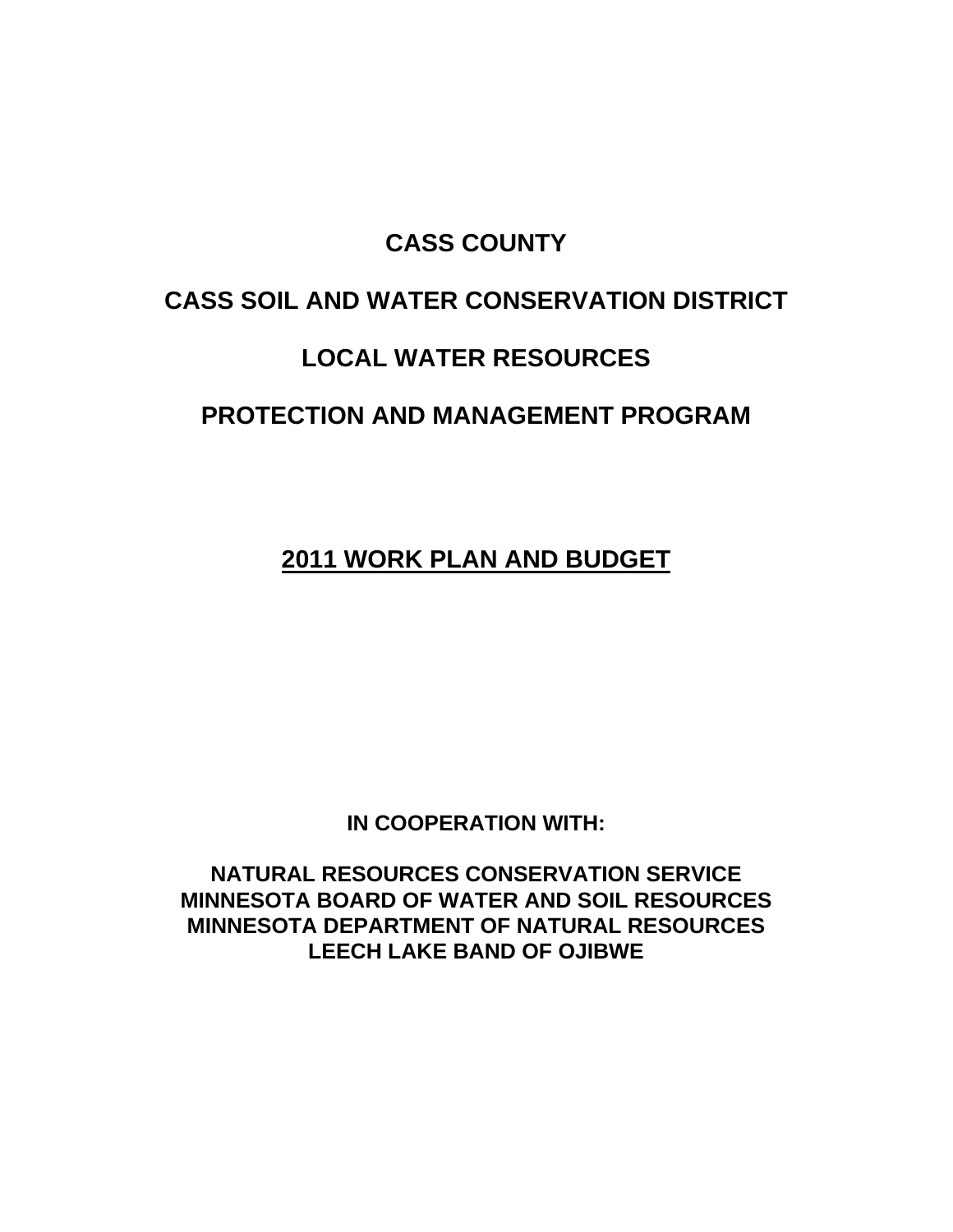## **CASS SWCD MISSION STATEMENT**

**It is the mission** of the Cass Soil and Water Conservation District to provide leadership and technical assistance to landowners and cooperating agencies in the wise use, conservation, and management of Cass County's natural resources.

## **DISTRICT SUPERVISORS AND STAFF**

District Board:

 Will Pehling, Chairman Tom Kuschel, Vice Chairman Ken LaPorte, Secretary Jim Ballenthin, Treasurer J. David Harder, Menber District Staff\*\*: John Ringle, District Manager Brenda Davis, Clerk Bob Wright, Technician Kelly Condiff, Technician and Shoreline Specialist

\*\*--Cass SWCD has a service agreement with the Cass County Environmental Services Department for employee services.

#### **SUMMARY**

Cass County's Comprehensive Local Water Planning serves as the workplan for the Cass SWCD. That plan lists education & information, monitoring & data collection, inventory & mapping, land & water treatment, and regulation & ordinance activities to be undertaken in 2011 and/or carried over from 2010. A full copy of the Cass County Comprehensive Local Water Plan is available on our website at: http://www.co.cass.mn.us/esd/pdfs/comprehensive\_plan.pdf

#### **COST-SHARE FUNDS NEEDED**

# **HIGH PRIORITY EROSION PROBLEMS**  Shoreline Erosion 35,000 **HIGH PRIORITY SEDIMENTATION PROBLEMS**  Residential Development Stormwater Control 15,000 **SMALL WOODLOT MANAGEMENT FOR WILDLIFE** 8,000

TOTAL \$58,000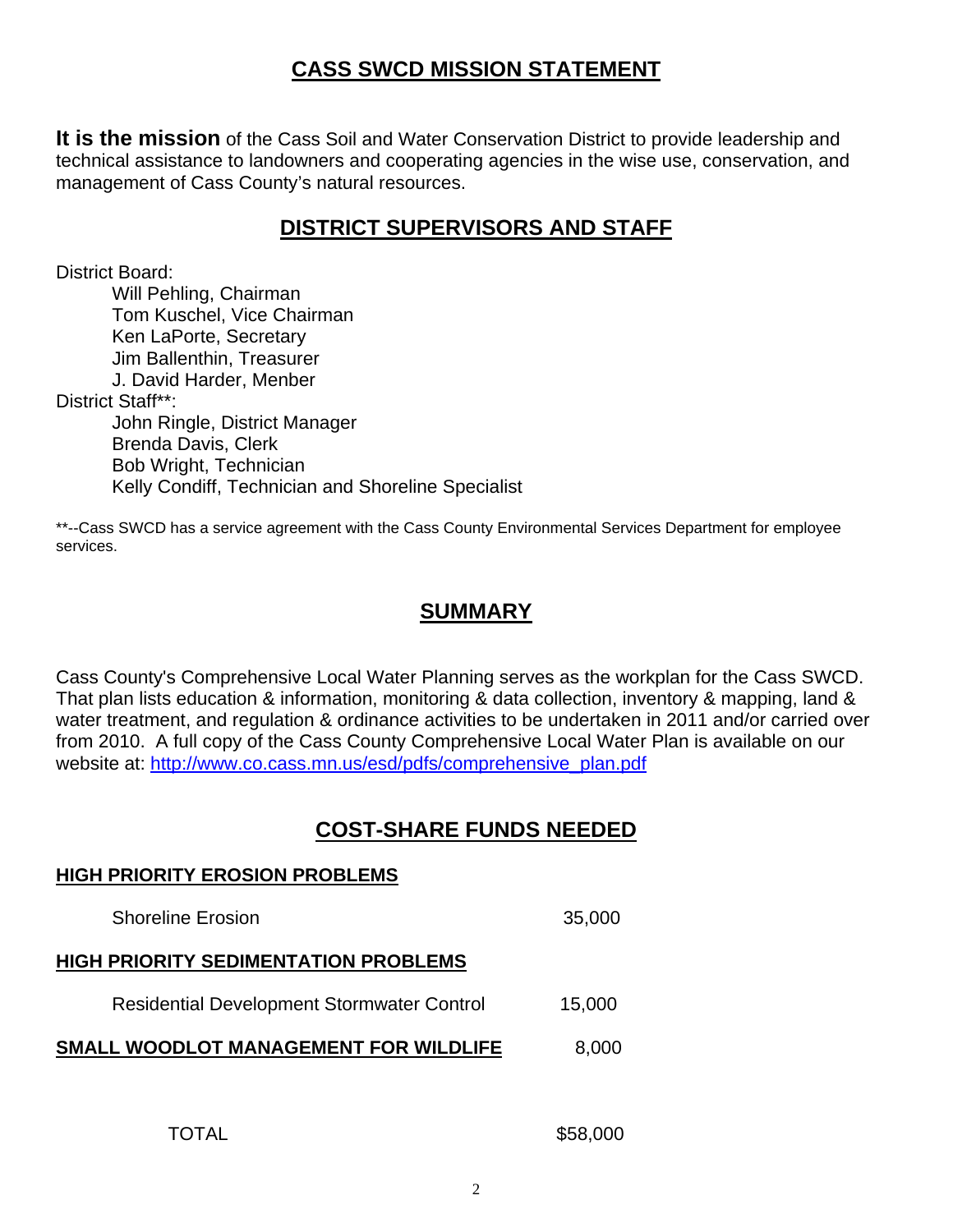#### **HIGH PRIORITY AREA DESIGNATIONS**

#### **HIGH PRIORITY EROSION**

 Areas where erosion from wind or water is occurring on Class I-IV soils equal to or in excess of 2 X T tons per acre per year or any area within 300 feet of a water course or within 1000 feet of a water basin or wetland eroding by water in excess of T tons per acre per year. Highest priority will be given to lakes, wetlands, or water courses classified by the Department of Natural Resources as impaired waters and secondarily, protected waters of the State. The Cass SWCD receive a competitive Grant from the BWSR Clan Water Fund to conduct an erosion control project on Buxton Road between Mann and Mckeowen Lakes and two Shoreland Buffer projects on Ten Mile and Roosevelt Lakes in 2011-2012.

#### **HIGH PRIORITY SEDIMENTATION**

 Areas within 300 feet of a water course or 1000 feet of a lake or wetland where the water erosion rate exceeds three tons per acre per year or areas where the district can show that sediment delivery occurs from the watershed or direct conveyance such as a storm sewer or impervious surface discharging to these waters. Highest priority will be given to lakes, wetlands, or water courses classified by the Department of Natural Resources as protected waters of the State.

#### **SMALL WOODLOT MANAGEMENT FOR WILDLIFE**

 Cost-share funding is available to assist small woodlot owners, non-industrial private forests less than 20 acres, to develop a forest management plan to increase habitat value for wildlife. A small grant from the Ruffed Grouse Society is being used to assist with plan development by a contracted private forester. Upon completion, the Cass SWCD will assist with finding additional costshare funding to implement small woodlot timber stand improvement practices such as selective harvest, thinning, brush shearing, and selective planting to benefit wildlife.

#### **BUDGET**

#### Cass Soil and Water Conservation District--F.Y. 2011 Budget

Revenues

Intergovernmental

| <b>County Grant</b>                | 6,250  |          |
|------------------------------------|--------|----------|
| <b>BWSR Cost Share Grant</b>       | 8,083  |          |
| <b>BWSR General Services Grant</b> | 17,741 |          |
| <b>Total Intergovernmental</b>     |        | \$32,074 |
| <b>Miscellaneous</b>               |        |          |
| <b>Well Monitoring</b>             | \$     | 525      |
| Interest                           |        | 660      |
| Miscellaneous Reimb.               |        | 41,183   |
| <b>Total Miscellaneous</b>         | S      | 42,368   |
| <b>Total Revenues</b>              |        | 74,442   |